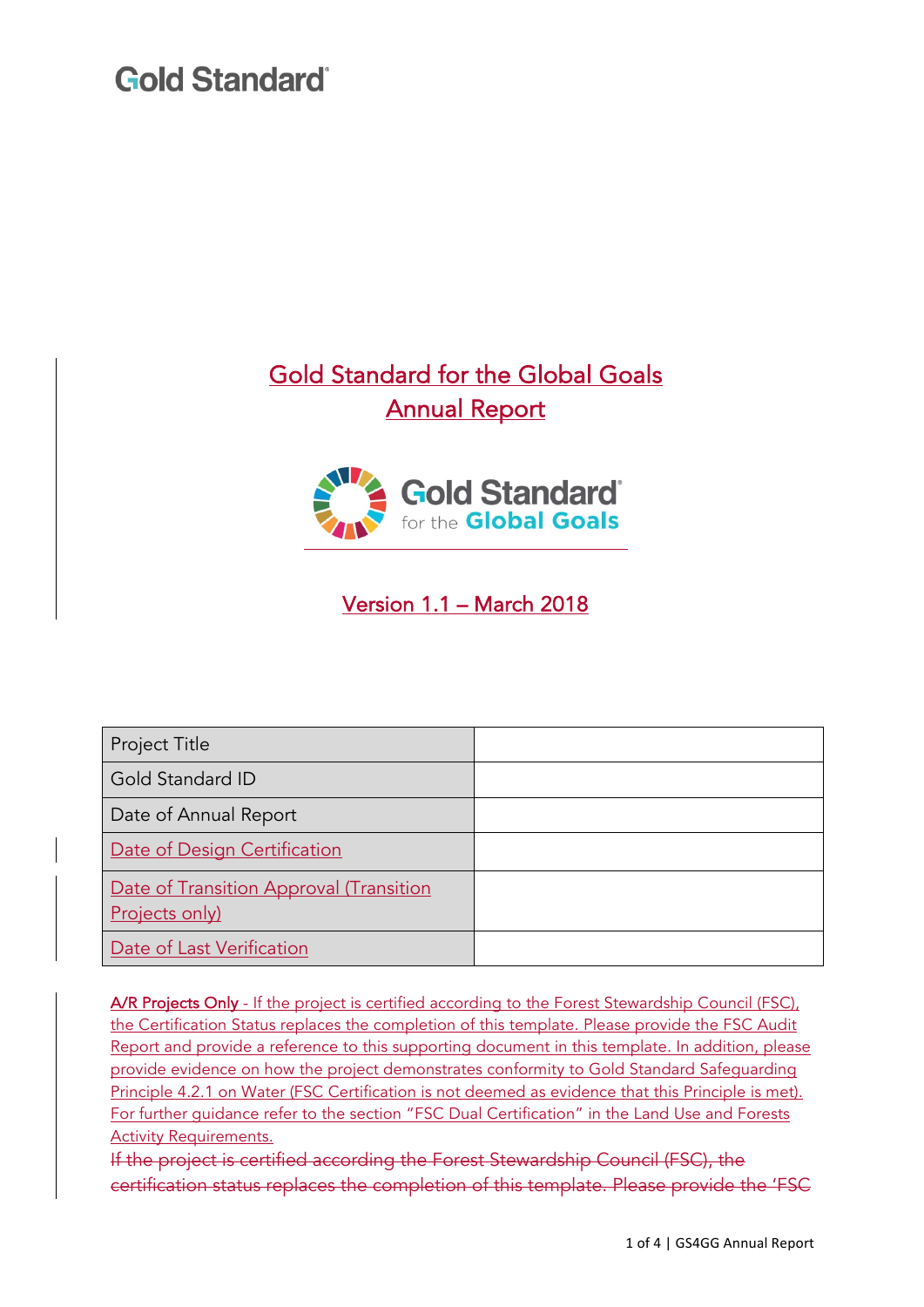Audit Report' in the supporting documents of section '3. Sustainability' and provide a reference to this supporting document in this template:

Please outline how your project meets each of the following requirements, referring to any supporting documentation where necessary.

#### 1 – Annual Reporting

Please include the following information

(a) a summary of the recent activities, events and actions related to the Project:

#### <INSERT>

(b) a clear statement on how stakeholders may provide inputs/grievances:

#### <INSERT>

(c) a list of all inputs/grievances that have been received since last Annual Report together with their respective answers/actions

See Section 2 - Inputs/Grievances Template Report

(d) any incidents or events that may impact the Outcomes/Impacts delivered to date (in terms of loss) or the ongoing Performance of the Project.

#### <INSERT>

(e) any legal contest or dispute that has arisen

#### <INSERT>

(f) any updates to the Key Project Information, Project Design Document, Monitoring & Reporting Plan and any other supporting documentation

#### <INSERT>

(g) a brief descriptive summary of all monitoring information collected during the year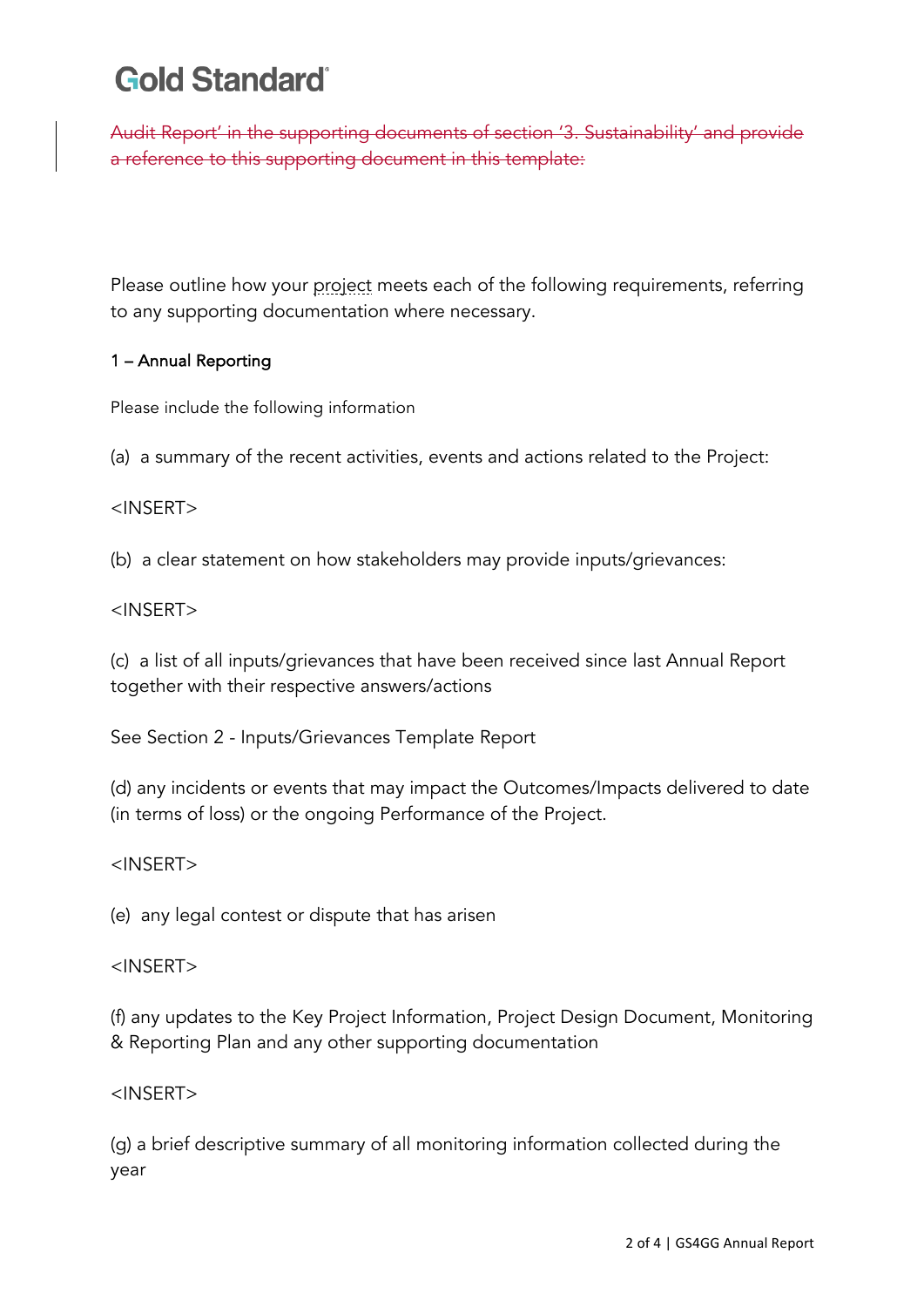<INSERT>

(h) list of stakeholders (with contact details) who will receive the 'Annual Report'

<INSERT>

(i) any update of the 'Project Participants & Secured Titles' (in case of changes)

<INSERT>

#### 2 – Inputs/Grievances Template Report

| Date       | Comment                                  | Action<br>requested<br>from project<br>owner                             | Response from project<br>owner                                                                                                                                                                                             | Person<br>designated<br>with<br>responsibility<br>by project<br>owner                                     | Issue resolved?                                                                                |
|------------|------------------------------------------|--------------------------------------------------------------------------|----------------------------------------------------------------------------------------------------------------------------------------------------------------------------------------------------------------------------|-----------------------------------------------------------------------------------------------------------|------------------------------------------------------------------------------------------------|
| 01/01/2018 | Explanation of<br>problem or<br>comment. | What would<br>the stakeholder<br>like to see<br>change/stay<br>the same. | Explanation from the project<br>of what they will do in<br>response to the comment.<br>This may be an explanation as<br>to why the project is unable to<br>respond/does not see the<br>problem as necessary to<br>address. | Identification of<br>who will take<br>responsibility for<br>responding AND<br>monitoring of the<br>issue. | This could be<br>confirmation from the<br>person who made the<br>complaint, or the<br>project. |

#### 3 - Declaration of correct project information

| <b>Project Owner Organization</b>              |  |
|------------------------------------------------|--|
| Registration number with relevant<br>authority |  |
| <b>Full Address (including Country)</b>        |  |
| Website                                        |  |
| <b>Email address</b>                           |  |

| I hereby certify and declare that, to the best of my knowledge, the project complies<br>with the project information submitted to The Gold Standard. |  |  |  |  |
|------------------------------------------------------------------------------------------------------------------------------------------------------|--|--|--|--|
| First name                                                                                                                                           |  |  |  |  |
| Last name                                                                                                                                            |  |  |  |  |
| Position                                                                                                                                             |  |  |  |  |